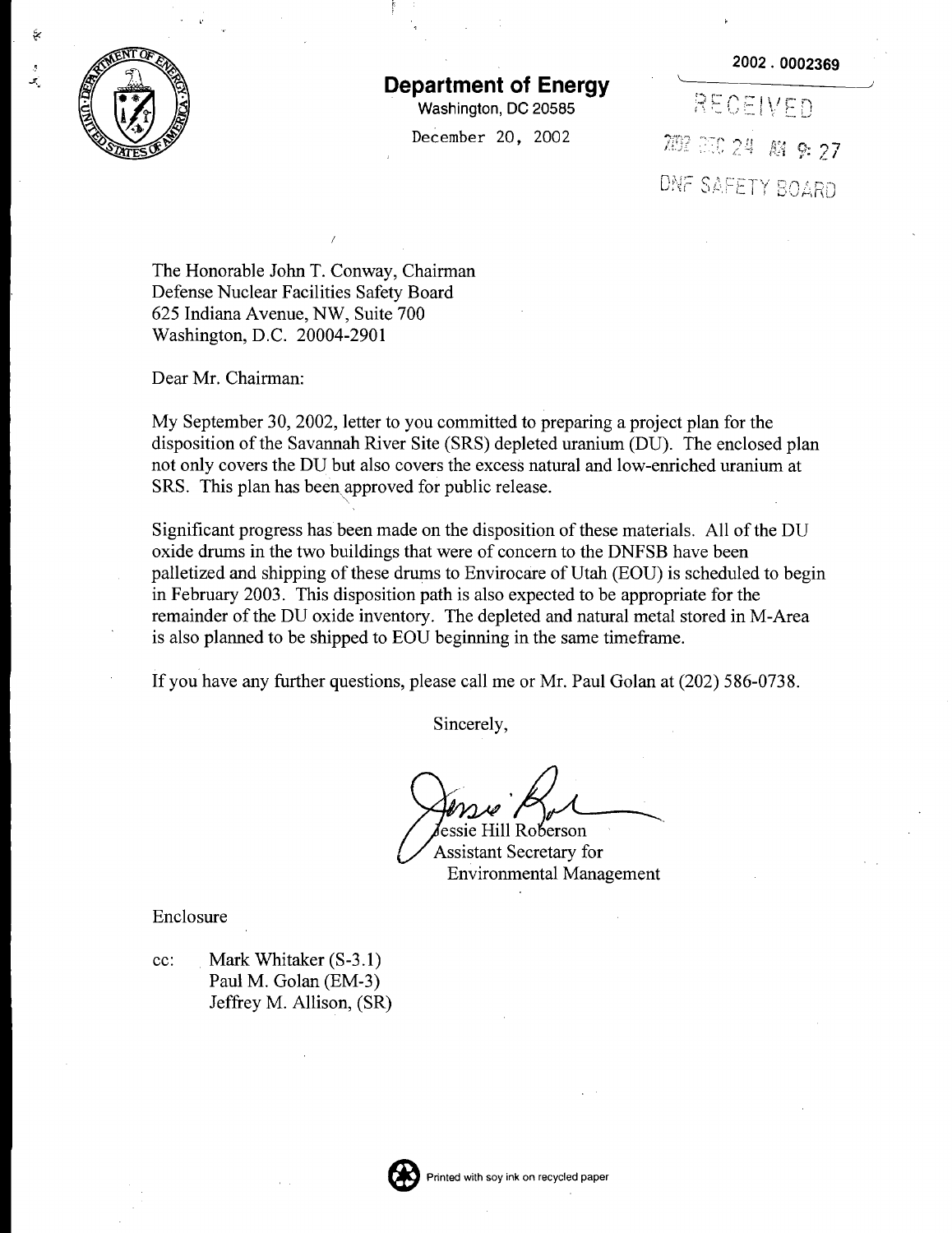

where excellence is achieved



WSRC Document No.: WSRC-RP-2002-00459 Revision 2 November 21, 2002

> Prepared By: G. M. Fussell D. L. McWhorter

Unclassified Does Not Contain Unclassified Controlled Nuclear Information

| ADC & Reviewing Official: G.C. Rodrigues |          |
|------------------------------------------|----------|
| Date:                                    | 11/21/02 |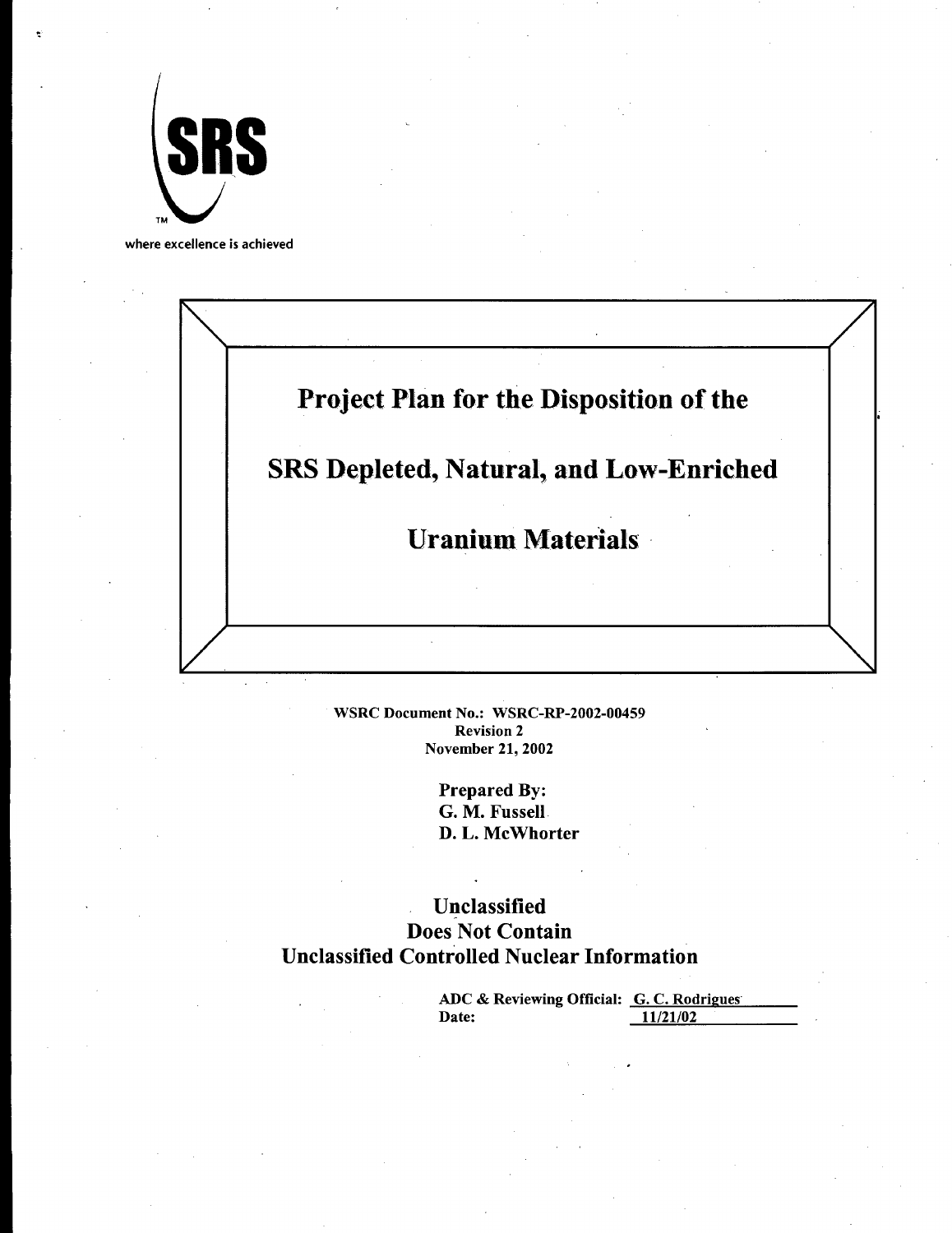Project Plan for the Disposition of the SRS Depleted, Low-Enriched, and Natural Uranium Materials

## **Disclaimer**

This report was prepared by Westinghouse Savannah River Company (WSRC) for the United States Department of Energy under Contract No. DE-AC09-96SR18500 and is an account of work performed under that contract. Reference herein to any specific commercial product, process, or service by trademark, name, manufacturer or otherwise does not necessarily constitute or imply endorsement, recommendation, or favoring of same by WSRC or by the United States Government or any agency thereof. The views and opinions of authors expressed herein do not necessarily state or reflect those of the United States Government or any agency thereof.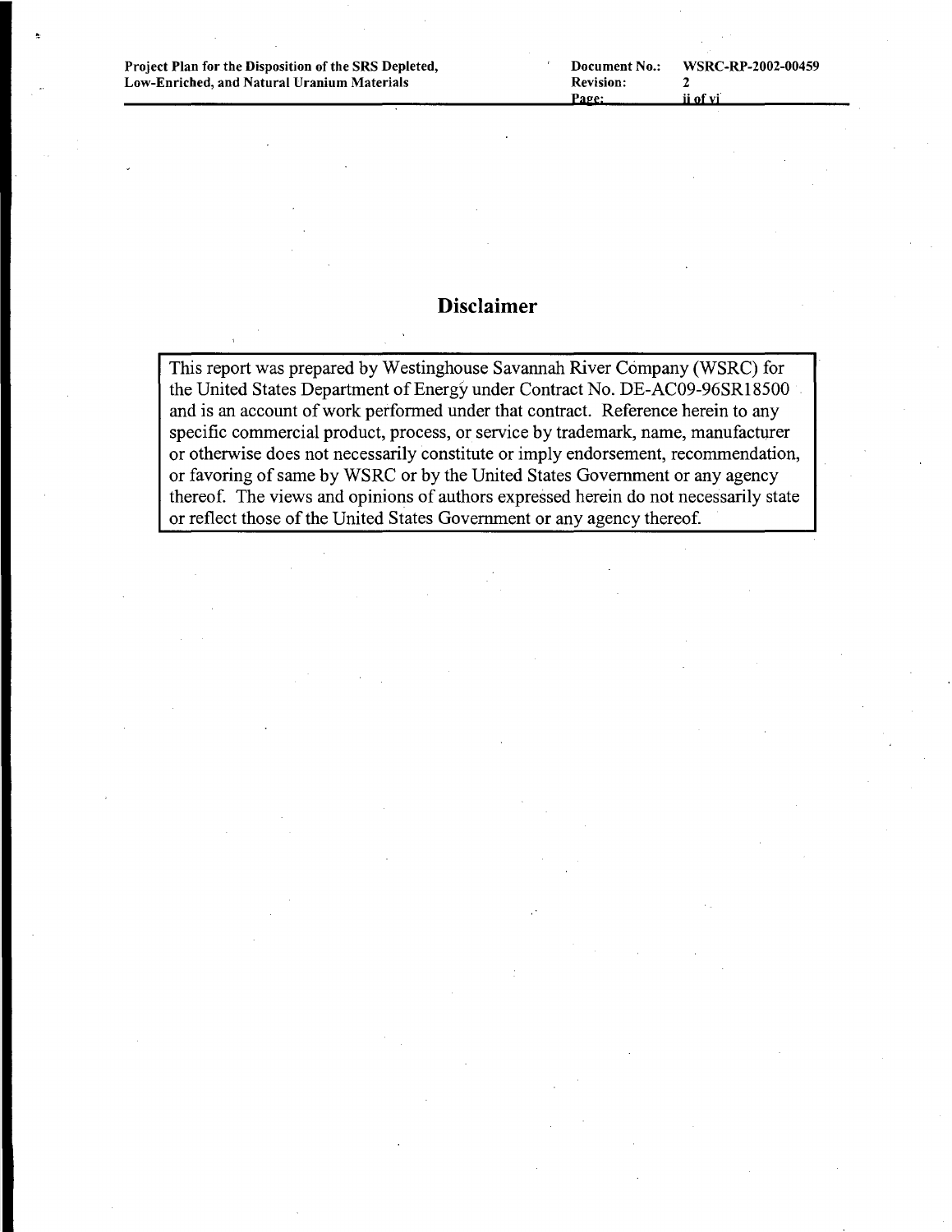## Approval Signatures

Edwin L. Davis 11/26/02

Edwin L. Davis Date Manager, Facilities Decontamination and Decommisssioning Program

W. A. Condon for

11121102 Date

William J. Johnson Vice President, Nuclear Materials Management Division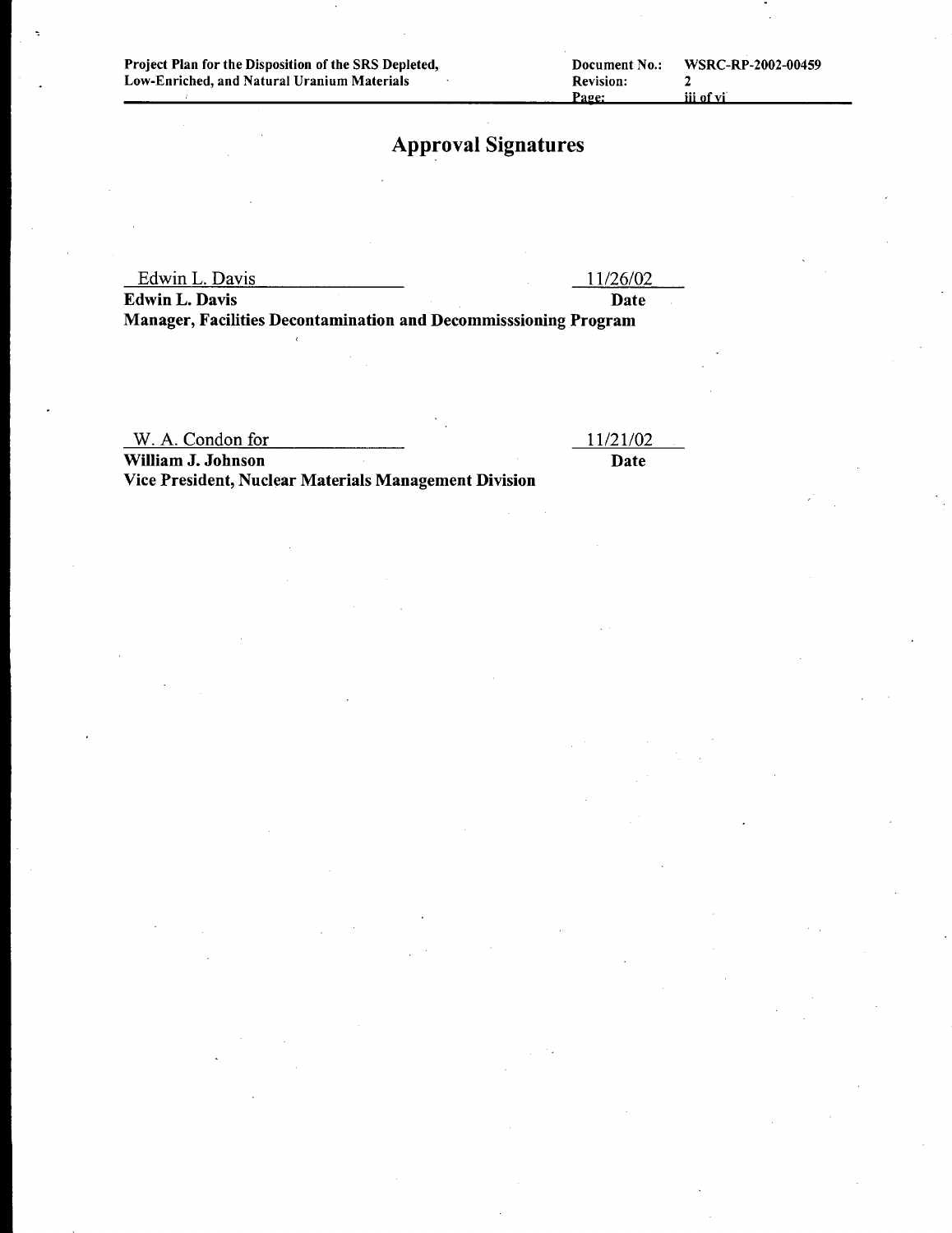| Document No.:    | WSRC-RP-2002-00459 |
|------------------|--------------------|
| <b>Revision:</b> |                    |
| Page:            | iv of vi           |
|                  |                    |

| Rev. No.    | Rev. Date | <b>Affected Sections*</b> | <b>Description of Revision</b>                                                                                                                                                                                                    |
|-------------|-----------|---------------------------|-----------------------------------------------------------------------------------------------------------------------------------------------------------------------------------------------------------------------------------|
| $\mathbf 0$ |           | $All$ .                   | Initial Issue                                                                                                                                                                                                                     |
| 1           | 10/23/02  | Executive Summary         | Better align the executive<br>summary with the narrative in<br>Sections 3.3, 3.4, and 3.5                                                                                                                                         |
| 2           | 11/22/02  | <b>Executive Summary</b>  | Added phrase to the first<br>sentence of the second paragraph<br>stating the recommendation will<br>complete disposition by FY-06.<br>Combined FDDP materials.<br>Revised narrative as indicated to<br>include latest activities. |
|             |           | $1.2 \& 1.3$              | Combined Sections 1.2 and 1.3                                                                                                                                                                                                     |
|             |           | 2.2 & 2.3                 | Combined Sections 2.2 and 2.3                                                                                                                                                                                                     |
|             |           | 3.1                       | Revised narrative to include<br>latest planning activities.                                                                                                                                                                       |
|             |           | 3.2 & 3.3                 | Combined sections 3.2 and 3.3.<br>Revised activities and dates to<br>the latest plans.                                                                                                                                            |
|             |           | 3.5                       | Deleted execution target of FY-<br>2007 to FY-2010.                                                                                                                                                                               |

## **Revision Summary**

\* The changes from the previous to the latest revision are noted with a vertical line in the left margin.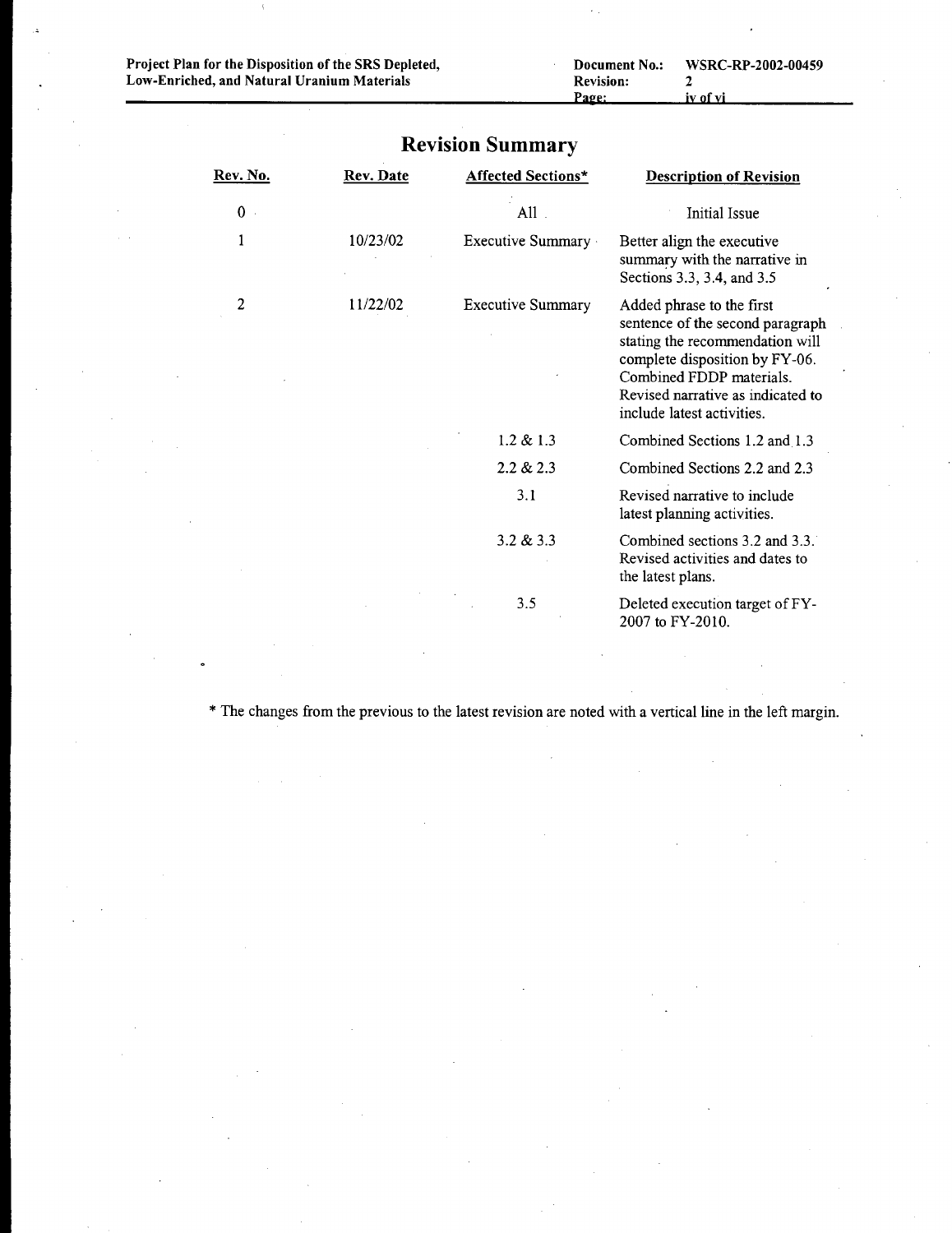# Table of Contents

| 1.0 |     |       |
|-----|-----|-------|
|     | 1.1 |       |
|     | 1.2 |       |
|     | 1.3 |       |
|     | 1.4 |       |
| 2.0 |     |       |
|     | 2.1 |       |
|     | 2.2 |       |
|     | 2.3 |       |
|     | 2.4 |       |
|     |     | 2.4.1 |
|     |     | 2.4.2 |
|     |     | 2.4.3 |
| 3.0 |     |       |
|     | 3.1 |       |
|     | 3.2 |       |
|     | 3.3 |       |
|     | 3.4 |       |
| 4.0 |     |       |
| 5.0 |     |       |
|     |     |       |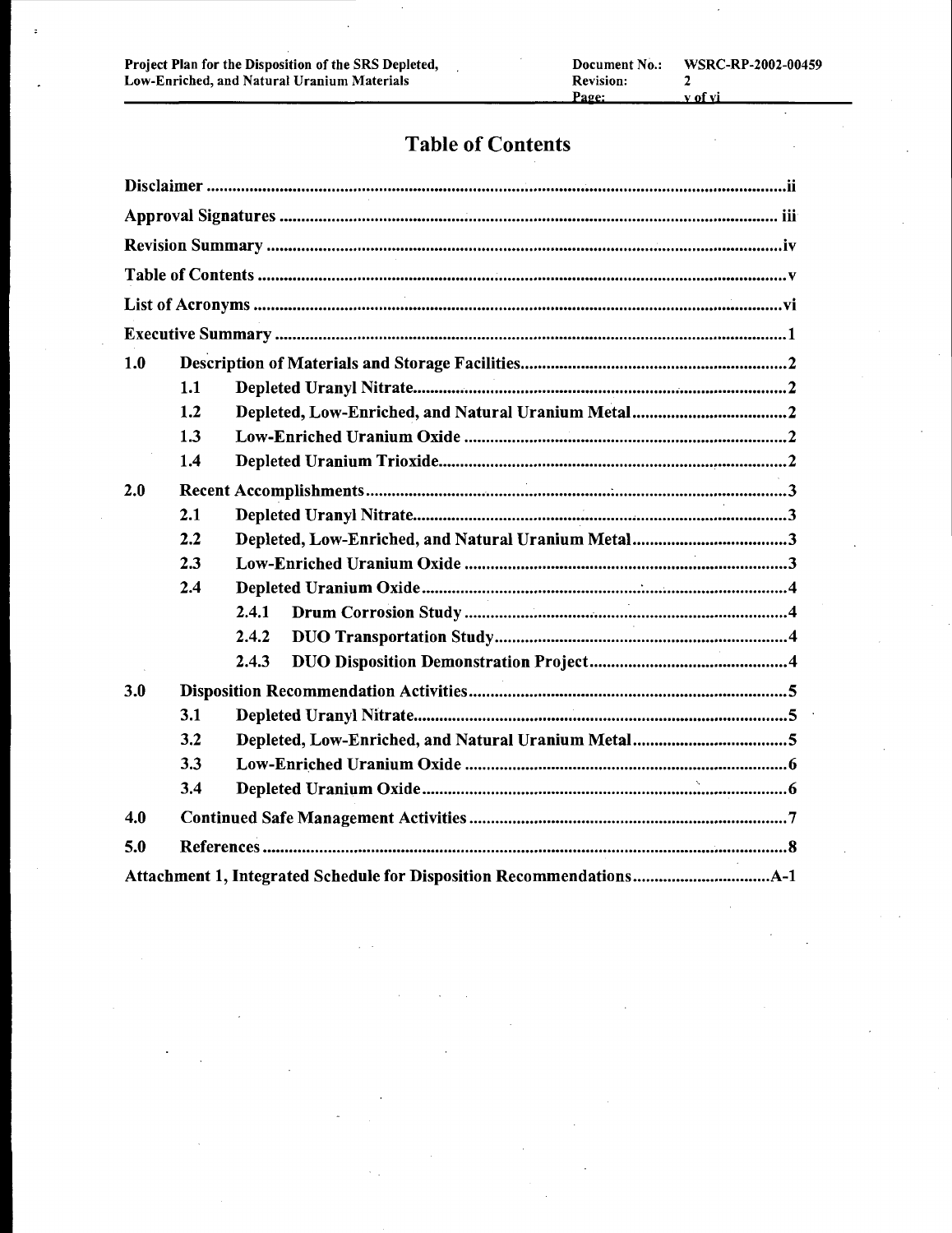$\hat{\boldsymbol{\beta}}$ 

# **List of Acronyms**

| <b>AOP</b>   | <b>Annual Operating Plan</b>                                                            |
|--------------|-----------------------------------------------------------------------------------------|
| <b>ASTM</b>  | American Society for Testing and Materials                                              |
| <b>CLAB</b>  | Central Analytical Laboratory                                                           |
| <b>DNFSB</b> | Defense Nuclear Facilities Safety Board                                                 |
| <b>DOE</b>   | Department of Energy                                                                    |
| <b>DOT</b>   | Department of Transportation                                                            |
| DU           | Depleted Uranium $(\leq 0.71\%$ <sup>235</sup> U)                                       |
| <b>DUN</b>   | Depleted Uranyl Nitrate                                                                 |
| <b>DUO</b>   | Depleted Uranium Trioxide                                                               |
| <b>DWPF</b>  | Defense Waste Processing Facility                                                       |
| <b>EIS</b>   | <b>Environmental Impact Statement</b>                                                   |
| <b>FDDP</b>  | WSRC Facilities Decontamination and Decommissioning Program                             |
| <b>FY</b>    | Fiscal Year (October 01 to September 30)                                                |
| <b>HEU</b>   | Highly Enriched Uranium (>20% <sup>235</sup> U)                                         |
| <b>HLWD</b>  | <b>WSRC High Level Waste Division</b>                                                   |
| <b>IMNM</b>  | DOE/EIS-0220, Interim Management of Nuclear Materials Environmental Impact<br>Statement |
| LEU          | Low Enriched Uranium $(0.71\%235U<20%)$                                                 |
| <b>MTU</b>   | Metric Tons of Uranium                                                                  |
| <b>NEPA</b>  | National Environmental Policy Act                                                       |
| <b>NFS</b>   | Nuclear Fuel Services, Inc.                                                             |
| <b>NMMD</b>  | <b>WSRC Nuclear Materials Management Division</b>                                       |
| <b>NTS</b>   | Nevada Test Site                                                                        |
| NU           | Natural Uranium (0.71% <sup>235</sup> U)                                                |
| ORNL         | Oak Ridge National Laboratory                                                           |
| <b>ROD</b>   | Record of Decision                                                                      |
| <b>RCRA</b>  | Resource Conservation and Recovery Act                                                  |
| <b>SRS</b>   | Savannah River Site                                                                     |
| <b>SWD</b>   | <b>WSRC Solid Waste Division</b>                                                        |
| U            | Uranium                                                                                 |
| <b>WAC</b>   | <b>Waste Acceptance Criteria</b>                                                        |
| <b>WSRC</b>  | Westinghouse Savannah River Company                                                     |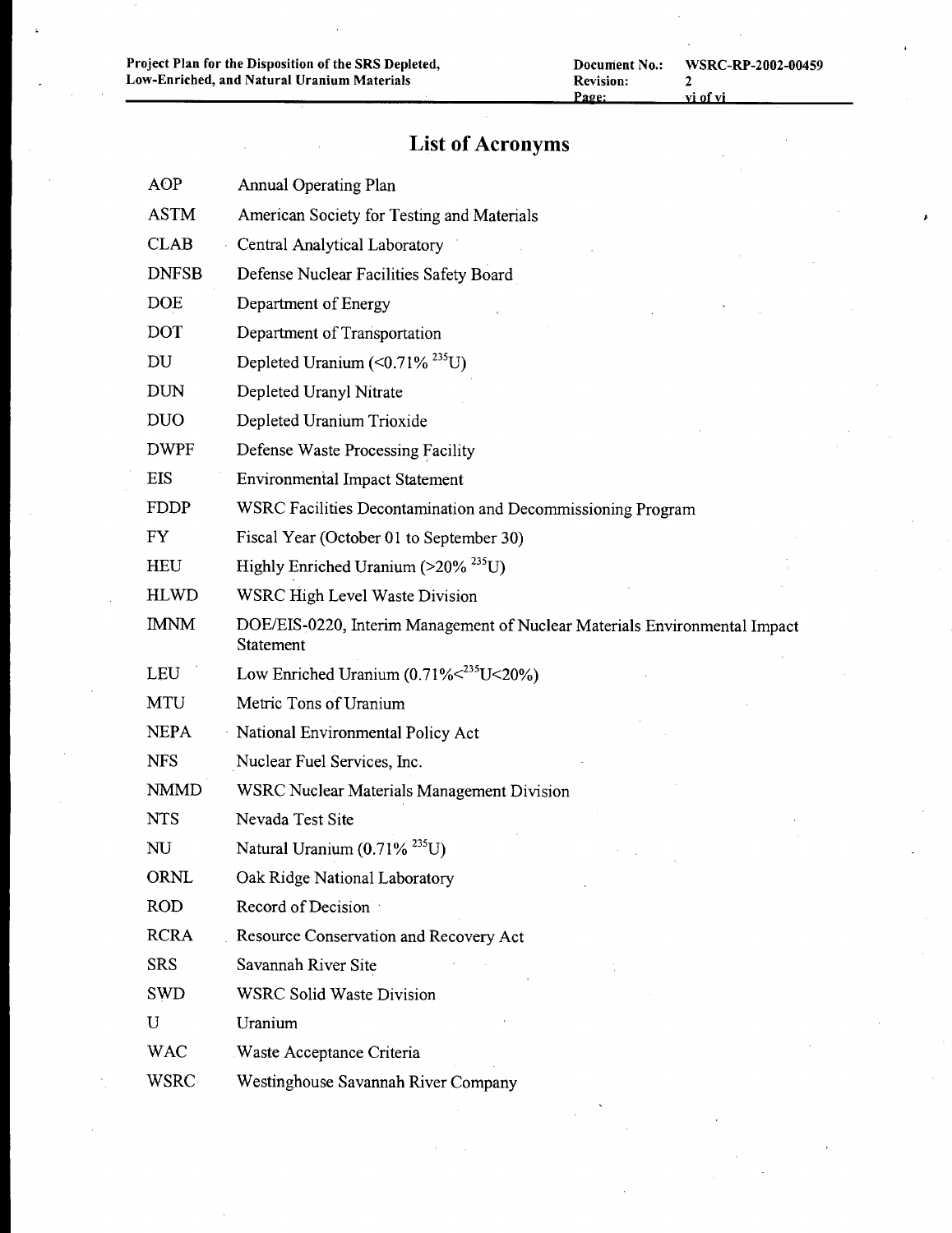#### Executive Summary

The objective of this plan is to describe the disposition activities for the SRS depleted, low-enriched, and natural uranium materials. The disposition pathways need moderate-to-significant development efforts to resolve the technical, regulatory, and funding issues before the actual disposition activities can be planned and executed. Therefore, the first step will be to develop a recommended disposition pathway for each uranium material covered by this plan.

This initial issue ofthe plan describes the major activities' leading to a disposition recommendation for each uranium material consistent with a disposition goal of FY-06. This plan will be revised as each disposition pathway is accepted for implementation.

The subject materials are the legacy of the SRS nuclear material production programs<sup>2</sup>. The materials managed by the Facility Decontamination and Decommissioning Program (FDDP) were generally the feed materials into the production programs while those managed by the Nuclear Materials Management Division (NMMD) were the byproducts of the nuclear material separation and purification processes.

Disposition pathways for these legacy materials are being developed as the SRS facility missions end and higher states of facility deactivation are being planned. While safely stored in tanks, disposition of the depleted uranyl nitrate solution, which is a key activity in the execution of the F-Canyon Suspension Plan, provides the greatest risk reduction..The other materials are safely stored in relatively low operating cost storage facilities pending disposition.

Recommendations on disposition paths, schedules, and costs will be developed during fiscal years 2003 and 2004.

|                                                        |                                |                 | Managing     | Recommendation         |
|--------------------------------------------------------|--------------------------------|-----------------|--------------|------------------------|
| <b>Material</b>                                        | Preferred Pathway <sup>3</sup> | <b>Ouantity</b> | Organization | <b>Commitment Date</b> |
| • Depleted uranyl nitrate                              | Vendor                         | (MTU)<br>186    | <b>NMMD</b>  | 12/31/03               |
| · Depleted, low-enriched, and natural<br>uranium metal | Low-level waste                | 2.735           | <b>FDDP</b>  | 03/01/03 <sup>4</sup>  |
| • Low-enriched uranium trioxide                        | <b>Blendstock</b>              | 260             | <b>NMMD</b>  | 09/30/03               |
| · Depleted uranium trioxide                            | Low-level waste                | 20,000          | <b>NMMD</b>  | 01/31/04               |

See Attachment I, Integrated Schedule for Disposition Recommendations

 $\overline{2}$ See Reference 3, WSRC Document No. ESH-PEQ-2000-00059.

The disposition pathways are subject to change as further analyses are completed.

For these materials, this date is the start of disposition activities.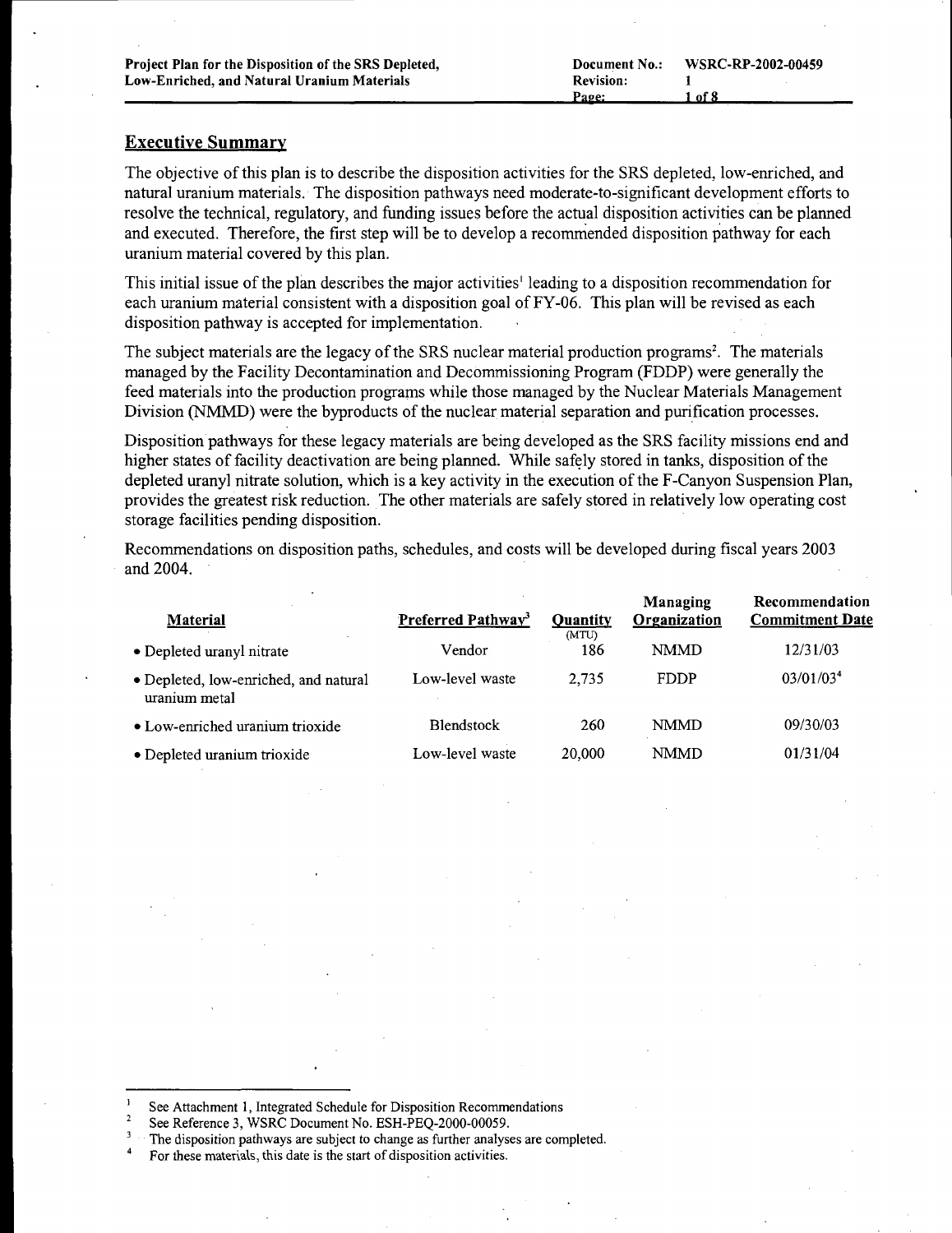## 1.0 Description of Materials and Storage Facilities

### 1.1 Depleted Uranyl Nitrate

The depleted uranyl nitrate (a liquid) was produced through the dissolution of depleted uranium (DU) targets and was historically converted to depleted uranium oxide (DUO) in the FA-Line Facility as described in Section 1.5. Approximately 186 metric tons of uranium (MTU) as uranyl nitrate are stored in tanks (F-Area) and transportation containers (H-Area). The depleted uranyl nitrate (DUN) is categorized for accountability purposes as an in-process material. The FA-Line operations were suspended in the early 1990's, and a determination<sup>5</sup> was made to safely store the DUN pending a final disposition. The DUN storage vessels are in good condition with no identified deficiencies.

Historically, the uranium stream was normally processed through the  $2<sup>nd</sup>$  Uranium Cycle for additional purification prior to conversion to DUO. However, the existing DUN inventory was not processed through this additional purification cycle. Therefore, the DUN contains higher than typical concentrations of fission products, transuranic elements, and other impurities (e.g., mercury and chromium).

#### 1.2 Depleted, Low-Enriched, and Natural Uranium Metal

Approximately 2,735 MTU ofDU, LEU, and NU metal are currently stored in two metal frame buildings located in M-Area. These cores were produced at the DOE Fernald, Ohio site. The majority ( $\approx 64\%$ ) of the DU metal had been introduced into the target fabrication process prior to shutdown. These metal cores have either been cleaned, plated, and/or canned. The remainder of the DU metal inventory is considered "bare" metal cores (as received at the site). The unprocessed metal components are typically stored in the original shipping containers (wooden boxes) while the processed metal components are typically stored in cardboard containers.

.A portion of the NU inventory was exposed to an intermittent low-level neutron flux in an SRS test pile. This material will require additional characterization before qualification as blendstock, or the selection of any alternative disposition pathway.

#### 1.3 Low-Enriched Uranium Oxide

The LEU oxide<sup>6</sup> was produced by the Mark 15 program in the early 1980's. SRS produced 380 LEU oxide drums using the same process described in Section 1.5. The LEU oxide contains trace quantities of fission products and transuranic elements.

The LEU oxide was packaged identically to the DUO except galvanized steel drums were used. The drums are approximately a third to halffull with an average weight of 800 pounds. The LEU drums are stored separately from the DUO drums in Building 221-21F. The LEU drums are in a single-tier array for criticality control<sup>7</sup> and each is in contact with the adjacent drums.

#### 1.4 Depleted Uranium Trioxide

The depleted uranium trioxide (V03, DUO, or oxide) is categorized for material accountability purposes. as a byproduct of the nuclear material production programs. DU billets were produced at Fernald, fabricated into targets at SRS, then irradiated in one of the SRS production reactors. The irradiated targets were transported to F-Canyon where the targets were dissolved. After dissolution, the fission. products were separated from the plutonium and uranium which were then separated from each other. After additional purification, the uranium stream was transferred to the FA-Line Facility where it was

See Reference 1, DOE/EIS-0220.

The subject LEU has average enrichment  $(^{235}$ U content) of 0.94%.

The eversafe criticality-safe enrichment for uranium trioxide is Jess than 0.9% <sup>235</sup>U.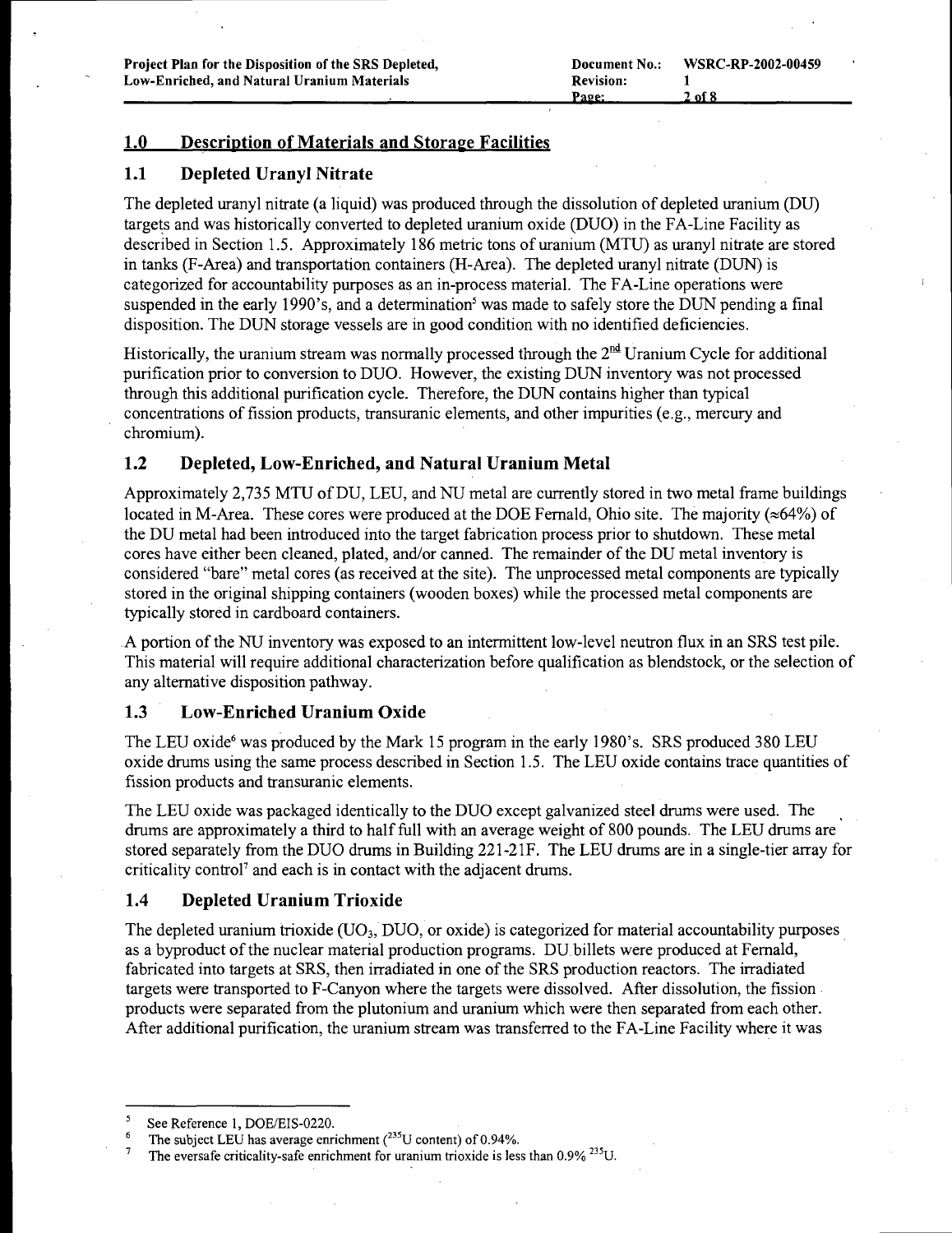processed into (tri)oxide<sup>8</sup> for storage in drums. The DUO contains trace quantities of fission products and transuranic elements.

A plastic liner was placed into a carbon steel, 55-gallon drum prior to loading the DUO. After loading, the drum tops were fastened with a standard ring-type seal. An unknown number ofthe drums in Building 22l-22F are manufactured from galvanized steel. The drums are approximately 2/3 full with an average weight of 1,500 pounds. SRS produced approximately 36,000 drums during the production campaigns.

The DUO drums are stored in seven buildings located in F (5), N (1), and R (1) areas. Buildings 221-12F, 221-21F, 221-22F, 714-7N<sup>9</sup>, and 105-R are in good condition. The other two F-Area buildings (728-F and 730-F) which were constructed in the 1950's are in poor condition.

The drums in each storage facility are stacked in three-high tiers and are in physical contact with the adjacent drums. This storage configuration allows close visual inspection of only the drums located on the outer perimeter of the storage array. The condition of the drums varies from good to poor with a high percentage of the drums having some degree of outer surface corrosion although no leakage has been observed to date. A significant number of drums in two facilities (22l-2lF and 22l-22F) have been placed into overpacks as a mitigating action for corrosion control and to prevent spills.

As the drums were placed into the buildings, wooden slats were placed between tiers as well as between the floor and the first tier. Some of the wooden slats placed between the tiers have deteriorated from water intrusion, particularly those between the first tier and the floor. Without the slats for support, some drums are leaning, but are not in immediate danger of falling.

#### 2.0 Recent Accomplishments

### 2.1 Depleted Uranyl Nitrate

SRS recently completed a multi-division study<sup>10</sup> to conceptually assess disposition alternatives for the depleted uranyl nitrate. The preferred alternative was to incorporate the DUN into saltstone via the high level waste (HLW) transfer system. Potential impacts to the HLW program are being further assessed.

#### 2.2 Depleted, Low-Enriched,and Natural Uranium Metal

FDDP subcontracted MHF Logistics, Inc.<sup>11</sup> to determine the regulatory, packaging, and shipping requirements to ship 2,700 metric tons of SRS material to Nuclear Fuel Services<sup>12</sup> or the DOE Portsmouth, OH site for interim storage pending beneficial reuse. Of the various options studied, the most cost-effective shipping package option is to place the containers into larger DOT-compliant packages that satisfy the DOT requirements13 for a strong, tight package. The selected package should be compatible with both truck and rail transport in order to provide the flexibility to ship by either mode.

#### 2.3 Low-Enriched Uranium Oxide

None

Three chemical forms ( $UO_2$ ,  $UO_3$ , &  $U_3O_8$ ) are commonly known as uranium oxide. SRS produced the uranium trioxide form  $(UO<sub>3</sub>)$ .

 $^{9}$  This building was refurbished in FY-2000.

<sup>&</sup>lt;sup>10</sup> See Reference 5, WSRC Document No. M-AES-F-0001

<sup>&</sup>lt;sup>11</sup> See Reference 9, Subcontract AC27432T<br><sup>12</sup> Mushar Eval Services is a communial vru

<sup>&</sup>lt;sup>12</sup> Nuclear Fuel Services is a commercial uranium processor located in Erwin, TN.<br><sup>13</sup> The DOT transportation requirements are contained Title 40 of the Code of Eads

<sup>13</sup> The DOT transportation requirements are contained Title 49 ofthe Code of Federal Regulations.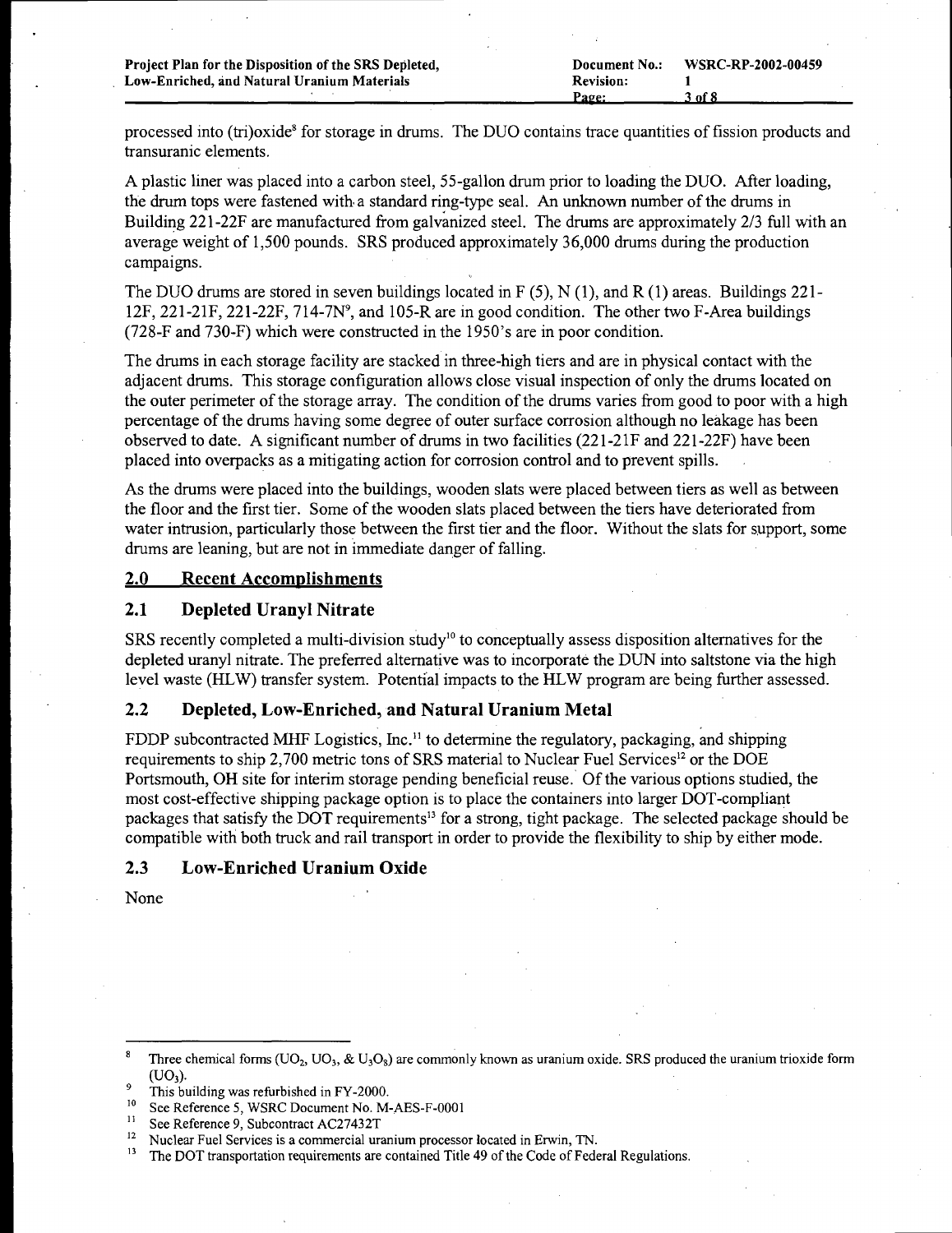### 2.4 Depleted Uranium Oxide

#### 2.4.1 Drum Corrosion Study

Savannah River Technology Center (SRTC) personnel studied the outer surface corrosion on 15 drums in Buildings 728-F and 730-F. The SRTC findings are documented in Reference 4. The study results indicated that the corrosion may have caused significantwall thinning in small areas near the bottom rims of a few drums. Their conclusion was that the drums were in generally satisfactory condition for nearterm storage and could tolerate handling. However, the data indicates that a few drums may present a handling issue. NMMD will institute handling procedures that minimize drum failure and that would mitigate any spillage from a failed drum.

The study also concluded that the corrosion would progress slowly as long as the drums were not in contact with water. The report recommends that NMMD establish a coupon-monitoring program conducted by SRTC to establish the corrosion rate(s). Carbon steel coupons would be placed in each storage building, then SRTC would regularly analyze the coupons to determine the corrosion rate. Implementation of a coupon-monitoring program will be considered in the DUO disposition recommendation.

#### 2.4.2 DUO Transportation Study

A transportation vendor (MHF Logistics, Inc.) recently completed a study that indicated that NMMD could economically ship the DUO drums to a low-level waste facility in compliance with the applicable DOT radioactive material regulations. The study showed that rail shipments of the DUO drums in DOT-compliant containers (Type 7A) were the most cost-effective shipping method.

#### 2.4.3 DUO Disposition Demonstration Project

NMMD through the Solid Waste Division (SWD) contacted Envirocare of Utah, Inc. and the Nevada Test Site (NTS) regarding acceptance ofthe DUO as low-level waste. After SRS personnel visited both sites, Envirocare was selected to receive the DUO based on its capability to receive rail shipments. WSRC initiated three key activities to dispose of the DUO in Buildings 728-F and 730-F during FY-03.

First, the DUO is being characterized to determine the impurity concentrations identified in the Envirocare waste acceptance criteria and the DOT transportation requirements. A sample plan compliant with these two needs was completed and the specified analyzes are in progress at the appropriate laboratories.

Second, the procurement of a transportation vendor has been initiated to provide the shipping conveyances and mode of transportation. A statement of work has been prepared and the procurement process is underway.

Third, the DUO disposition as low-level waste was granted a *Categorical Exclusion* under existing NEPA documentation.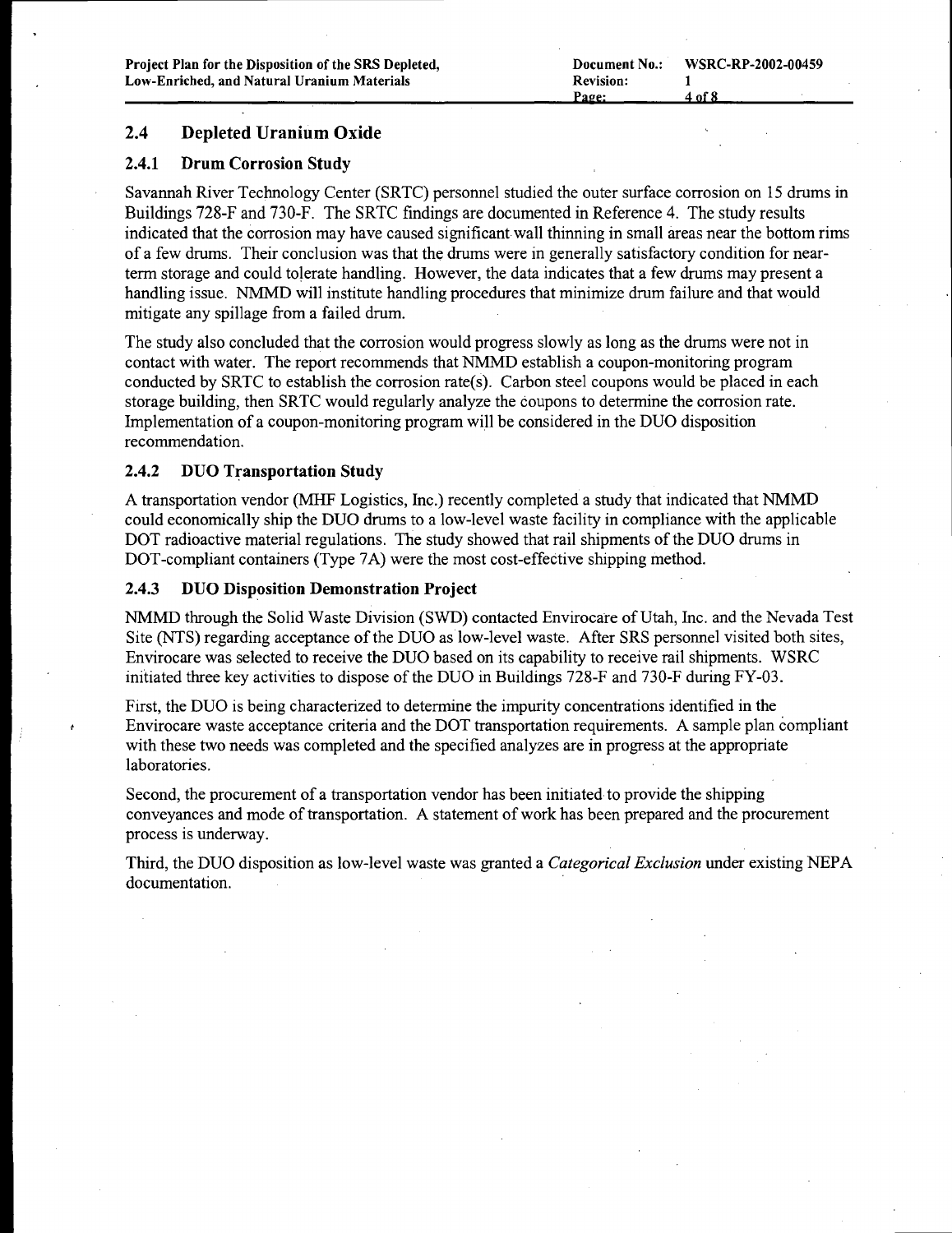#### 3.0 Disposition Recommendation Activities

#### 3.1 Depleted Uranyl Nitrate

SRS is managing the depleted uranyl nitrate under the F-Canyon Suspension Plan that currently plans for removal from F-Canyon by June 2004. This removal could be to an interim storage location while final disposition activities continue. The major activities leading to a DUN disposition recommendation are:

| <b>Activity</b>                         | <b>Commitment Date</b> |
|-----------------------------------------|------------------------|
| • Material characterization             | 11/05/02               |
| • Planning alternative study            | 12/15/02               |
| $\bullet$ Grout study                   | 08/30/03               |
| • Additional studies for recommendation | As needed              |
| • Disposition recommendation            | 12/31/03               |

The first activity will provide characterization data on the material. The second study will confirm that the DUN can be disposed in the saltstone matrix under the existing waste acceptance criteria and state regulatory permits. The planning alternative study will produce the initial preferred disposition pathway. Additional studies may be required to resolve issues with the disposition pathways prior to the recommendation.

Additional DUN disposition alternatives are discussed in References 5 and 6.

3.2 Depleted, Low-Enriched, and Natural Uranium Metal

The decommissioning of the M-Area facilities that is scheduled to start in FY-04 necessitates that the inventory in Buildings 330-M and 331-M be dispositioned by the end of the  $2<sup>nd</sup>$  Quarter FY-03. SRS does not anticipate a beneficial reuse for these materials in the timeframe necessary for disposition, therefore the materials are expected to be dispositioned as low-level waste. Disposal can be accomplished at either the Nevada Test Site or Envirocare of Utah. The determination ofa final disposition location will be based upon the most cost-effective combination of delivery schedule, packaging requirements, disposal fees, and transportation costs.

The major activities leading to disposition are:

| <b>Activity</b>                                            | <b>Commitment Date</b> |
|------------------------------------------------------------|------------------------|
| • Develop characterization criteria                        | 10/30/02               |
| • Complete characterization package                        | 12/10/02               |
| • Complete alternative disposition study                   | 12/10/02               |
| • Develop final cost and schedule.                         | 02/28/03               |
| • Commence shipping uranium metal to<br>the disposal sites | 03/01/03               |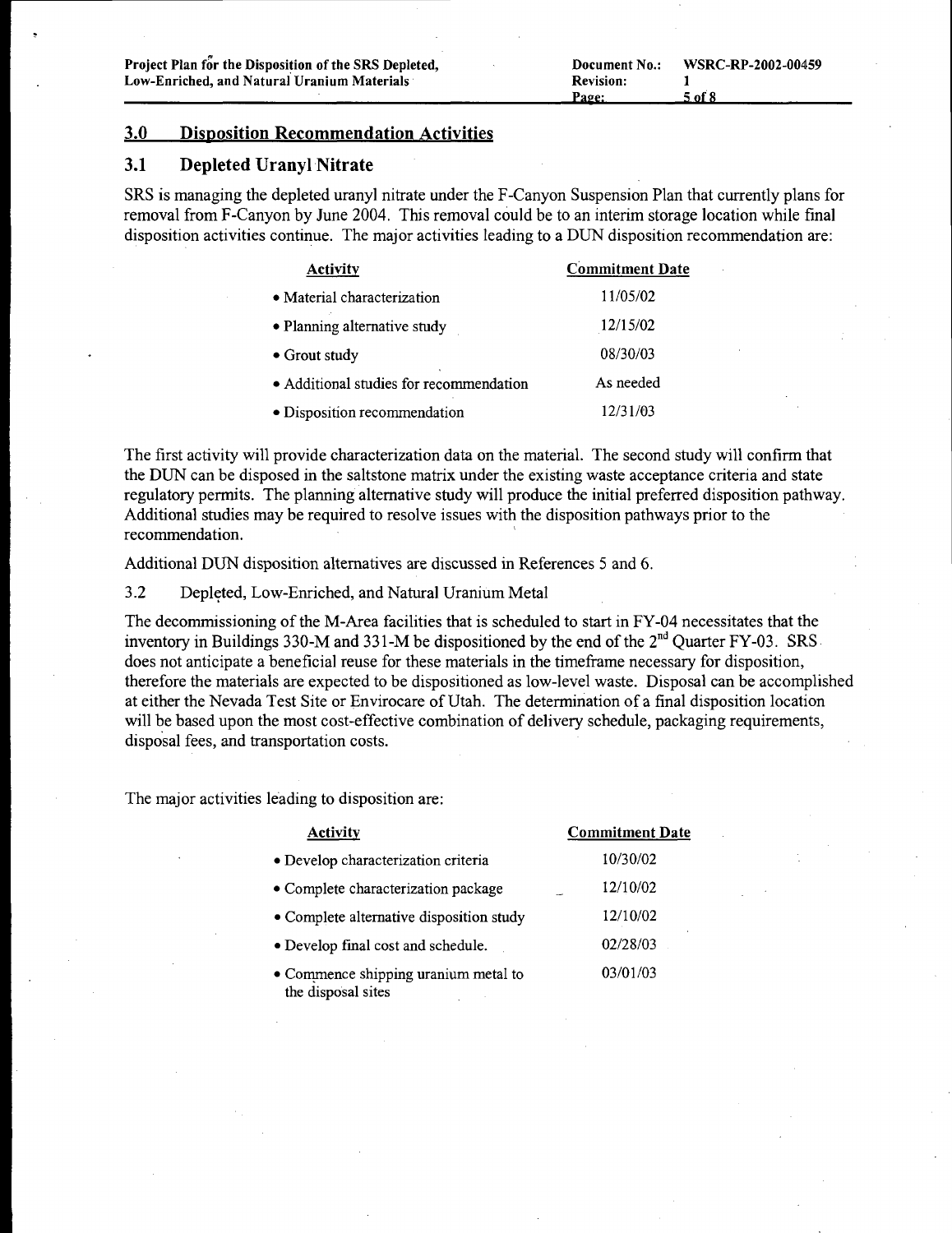#### 3.3 Low-Enriched Uranium Oxide

SRS anticipates that a beneficial use<sup>14</sup> will emerge for the LEU oxide, most likely as a blendstock material. Since the LEU oxide is a low risk material in safe, stable storage, funding has not been directed to this effort. Once funded, the major activities leading to a LEU oxide disposition recommendation are:

| <b>Activity</b>                  | <b>Commitment Date</b> |
|----------------------------------|------------------------|
| • Material characterization      | 06/30/03               |
| • Disposition alternatives study | 08/15/03               |
| • Disposition recommendation     | 09/30/03               |

SRS will perform a disposition alternatives study to identify the preferred disposition alternative plus at least one other disposition pathway as a contingency. Since blendstock is the most likely disposition alternative, SRS will perform the material characterization for the impurities and to the levels of detection specified in the ASTM standards for commercial nuclear fuel and in the DOT regulations for radioactive materials. Technical studies will be performed as necessary to overcome issues introduced from impurities identified in the material characterization, or as necessary to develop the disposition pathway.

#### 3.4 Depleted Uranium Oxide

As described in Section 2.5.3, SRS has initiated a project to dispose ofthe DUO (3,263 drums) stored in Buildings 728-F and 730-F as low-level waste. This project will demonstrate the feasibility of the low-level waste disposition alternative. Assuming success of the demonstration project, a disposition schedule will be developed for the remaining  $\approx 33,000$ .

The major activities leading to a DUO disposition recommendation are:

| <b>Activity</b>                       | <b>Commitment Date</b> |
|---------------------------------------|------------------------|
| • Environmental evaluation            | 09/30/02               |
| • Material charcterization            | 11/30/02               |
| • Transportation contract             | 01/03/03               |
| $\bullet$ Palletize drums             | 01/17/03               |
| · Envirocare acceptance documentation | 01/31/03               |
| • Transport DUO to Envirocare         | 09/19/03               |
| · Demonstration project evaluation    | 11/28/03               |
| · Disposition recommendation          | 01/31/04               |

The material characterization is necessary to confirm that the DUO is within the Envirocare waste acceptance criteria and the selected DOT radioactive material transportation container requirements. The environmental evaluation granted a *categorical exclusion* to this disposition pathway under existing NEPA documentation. SRS will lease the shipping conveyances and contract the transportation from a commercial vendor through the site procurement process. A study<sup>15</sup> indicated that purchasing the shipping conveyances was economically prohibitive and unnecessary.

See Reference 7, Subcontract AC27440T.

The LEU oxide has increased economic value compared to depleted or natural uranium blendstock materials.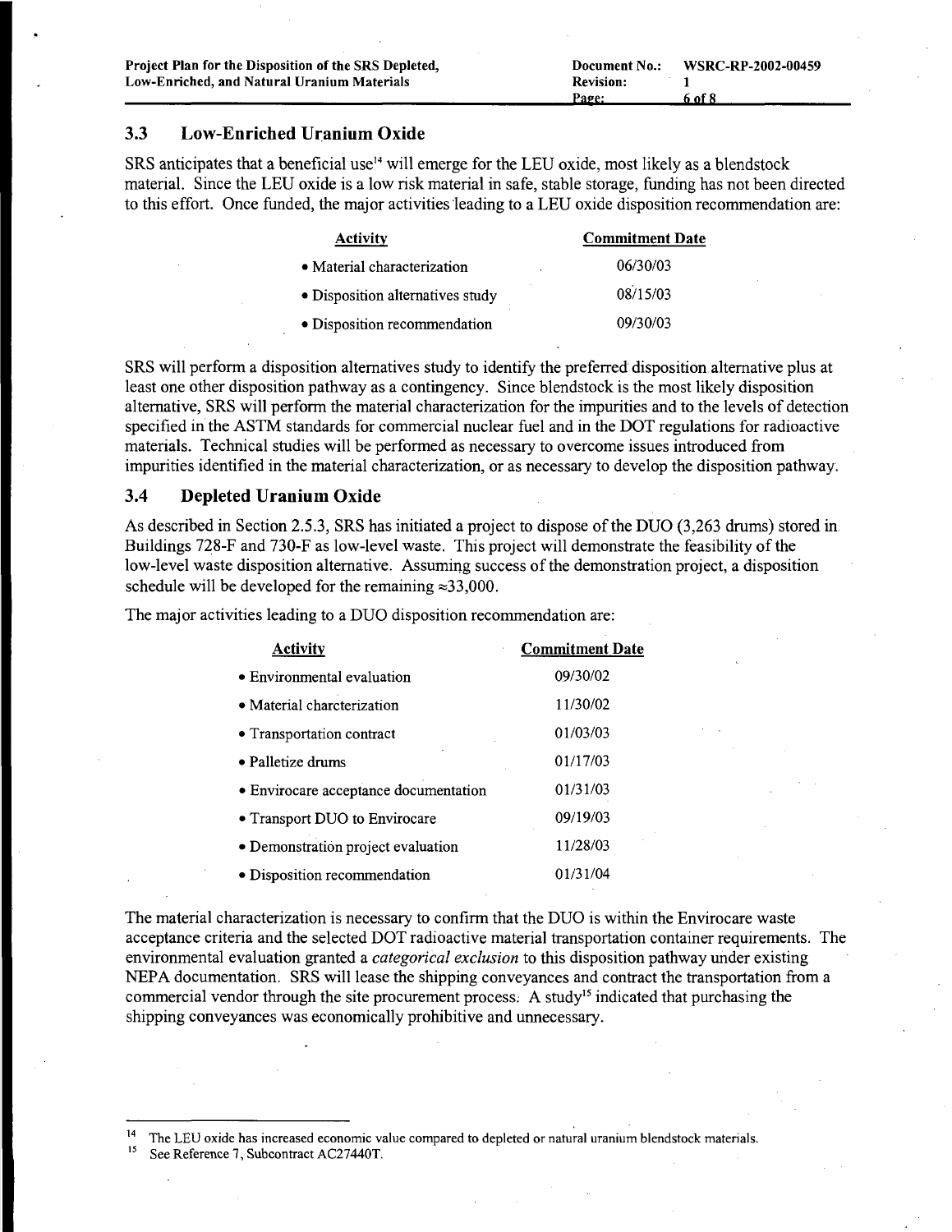| Project Plan for the Disposition of the SRS Depleted, | Document No.:    | WSRC-RP-2002-00459 |
|-------------------------------------------------------|------------------|--------------------|
| Low-Enriched, and Natural Uranium Materials           | <b>Revision:</b> |                    |
|                                                       | Page:            | 7 of 8             |

After the DUO shipments are completed, SRS will assess the actual project performance (including costs), then extrapolate the data to the remaining DUO inventory. SRS will base its recommendation on this assessment. SRS anticipates that the only issue with this disposition pathway for the remaining oxide will be the identification of a funding source. The SRS recommendation will contain a funding strategy proposal.

Additional DUO disposition alternatives are discussed in Reference 6.

## 4.0 Continued Safe Management Activities

SRS will continue to manage these materials in accordance with the Management Plan for Depleted, Natural, and Certain Low-Enriched Uranium Materials<sup>16</sup> until a disposition pathway is executed for each material. The management plan activities include the routine surveillance of the materials and facilities. Based on the surveillances, SRS will perform necessary maintenance to ensure safe storage until disposition of each material is completed. SRS will 'support studies and planning activities as necessary to advance the disposition of the materials covered by this plan.